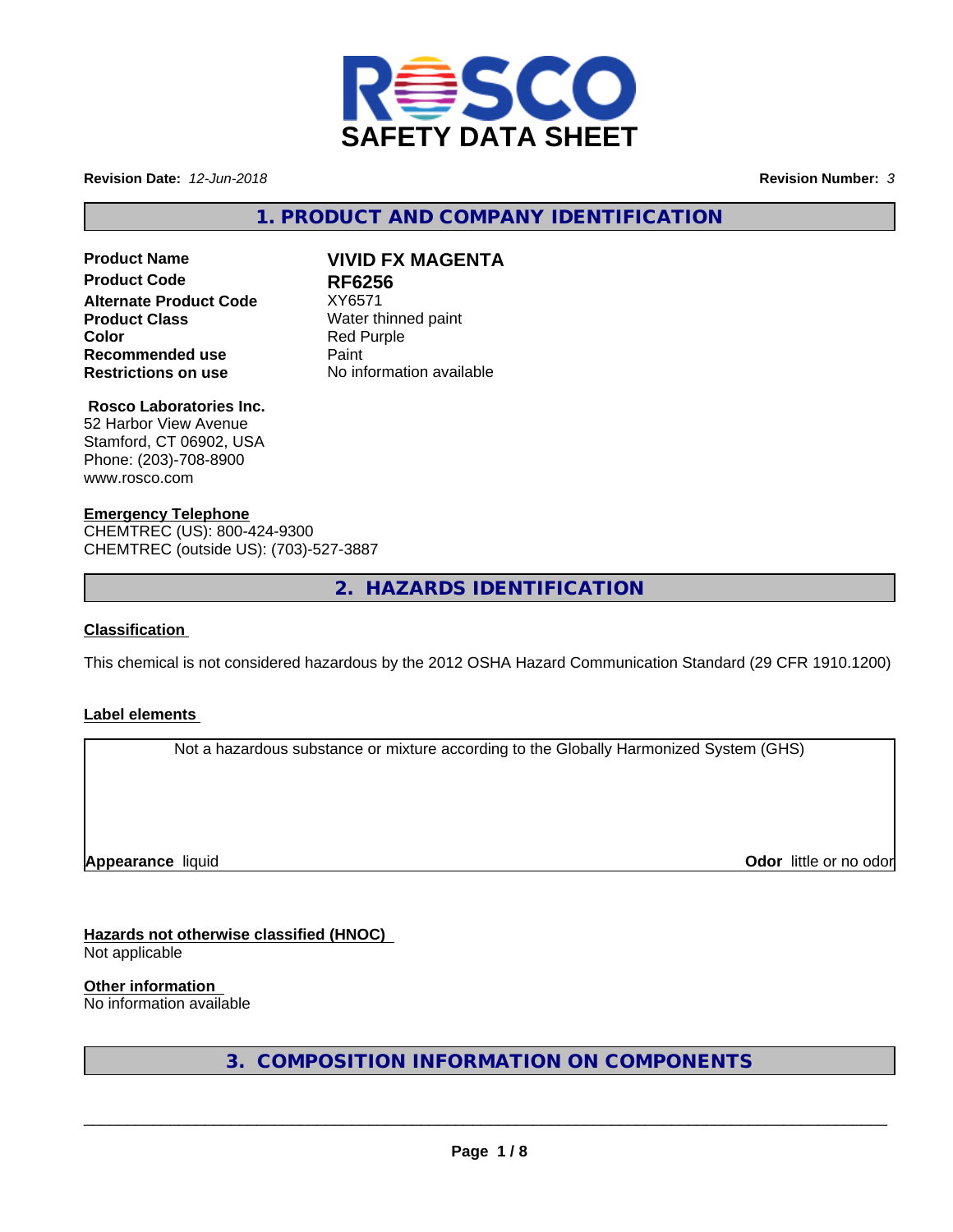*This product contains no hazardous components present at reportable quantities.*

|                                                  | 4. FIRST AID MEASURES                                                                                    |
|--------------------------------------------------|----------------------------------------------------------------------------------------------------------|
| <b>General Advice</b>                            | No hazards which require special first aid measures.                                                     |
| <b>Eye Contact</b>                               | Rinse thoroughly with plenty of water for at least 15 minutes and consult a<br>physician.                |
| <b>Skin Contact</b>                              | Wash off immediately with soap and plenty of water while removing all<br>contaminated clothes and shoes. |
| <b>Inhalation</b>                                | Move to fresh air. If symptoms persist, call a physician.                                                |
| Ingestion                                        | Clean mouth with water and afterwards drink plenty of water. Consult a physician<br>if necessary.        |
| <b>Most Important</b><br><b>Symptoms/Effects</b> | None known.                                                                                              |
| <b>Notes To Physician</b>                        | Treat symptomatically.                                                                                   |
|                                                  | 5. FIRE-FIGHTING MEASURES                                                                                |

| <b>Suitable Extinguishing Media</b>                                              | Use extinguishing measures that are appropriate to local<br>circumstances and the surrounding environment.                                   |  |  |
|----------------------------------------------------------------------------------|----------------------------------------------------------------------------------------------------------------------------------------------|--|--|
| <b>Protective Equipment And Precautions For</b><br><b>Firefighters</b>           | As in any fire, wear self-contained breathing apparatus<br>pressure-demand, MSHA/NIOSH (approved or equivalent)<br>and full protective gear. |  |  |
| <b>Specific Hazards Arising From The Chemical</b>                                | Closed containers may rupture if exposed to fire or<br>extreme heat.                                                                         |  |  |
| <b>Sensitivity To Mechanical Impact</b>                                          | No.                                                                                                                                          |  |  |
| <b>Sensitivity To Static Discharge</b>                                           | No.                                                                                                                                          |  |  |
| <b>Flash Point Data</b><br>Flash Point (°F)<br>Flash Point (°C)<br><b>Method</b> | Not applicable<br>Not applicable<br>Not applicable                                                                                           |  |  |
| <b>Flammability Limits In Air</b>                                                |                                                                                                                                              |  |  |
| Lower flammability limit:<br><b>Upper flammability limit:</b>                    | Not applicable<br>Not applicable                                                                                                             |  |  |
| <b>NFPA</b><br>Health: 1<br>Flammability: 0                                      | <b>Instability: 0</b><br><b>Special: Not Applicable</b>                                                                                      |  |  |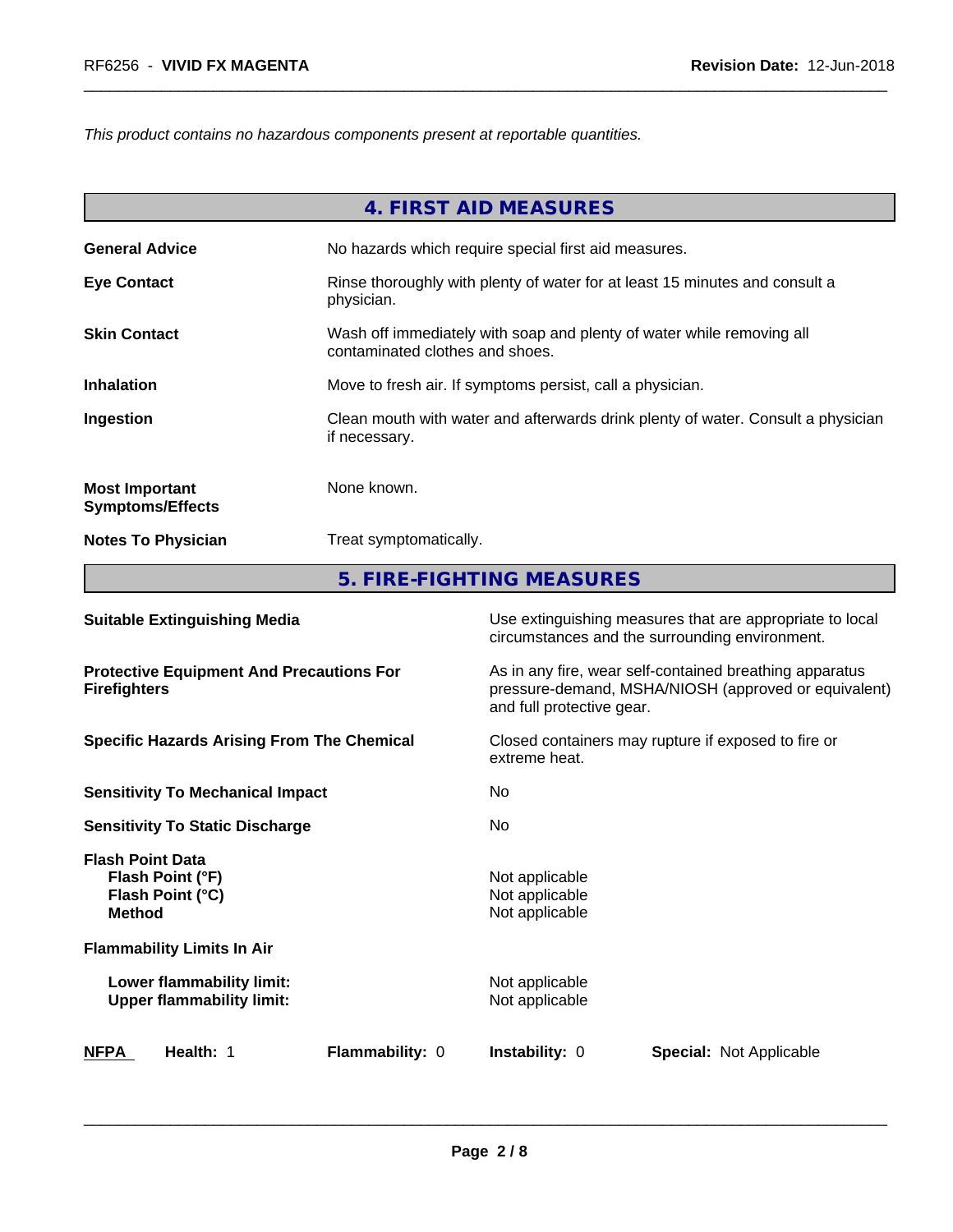#### **NFPA Legend**

- 0 Not Hazardous
- 1 Slightly
- 2 Moderate
- 3 High
- 4 Severe

*The ratings assigned are only suggested ratings, the contractor/employer has ultimate responsibilities for NFPA ratings where this system is used.*

*Additional information regarding the NFPA rating system is available from the National Fire Protection Agency (NFPA) at www.nfpa.org.*

## **6. ACCIDENTAL RELEASE MEASURES**

| <b>Personal Precautions</b>      | Avoid contact with skin, eyes and clothing. Ensure adequate ventilation.                                                                                                         |
|----------------------------------|----------------------------------------------------------------------------------------------------------------------------------------------------------------------------------|
| <b>Other Information</b>         | Prevent further leakage or spillage if safe to do so.                                                                                                                            |
| <b>Environmental precautions</b> | See Section 12 for additional Ecological Information.                                                                                                                            |
| <b>Methods for Cleaning Up</b>   | Soak up with inert absorbent material. Sweep up and shovel into suitable<br>containers for disposal.                                                                             |
|                                  | 7. HANDLING AND STORAGE                                                                                                                                                          |
| <b>Handling</b>                  | Avoid contact with skin, eyes and clothing. Avoid breathing vapors, spray mists or<br>sanding dust. In case of insufficient ventilation, wear suitable respiratory<br>equipment. |
| <b>Storage</b>                   | Keep container tightly closed. Keep out of the reach of children.                                                                                                                |
| <b>Incompatible Materials</b>    | No information available                                                                                                                                                         |
|                                  |                                                                                                                                                                                  |

**8. EXPOSURE CONTROLS/PERSONAL PROTECTION**

### **Exposure Limits**

*No exposure limits have been established for this product.*

#### **Legend**

ACGIH - American Conference of Governmental Industrial Hygienists Exposure Limits OSHA - Occupational Safety & Health Administration Exposure Limits N/E - Not Established

| Ensure adequate ventilation, especially in confined areas.                                                                          |  |  |
|-------------------------------------------------------------------------------------------------------------------------------------|--|--|
|                                                                                                                                     |  |  |
| Safety glasses with side-shields.                                                                                                   |  |  |
| Protective gloves and impervious clothing.                                                                                          |  |  |
| In case of insufficient ventilation wear suitable respiratory equipment.                                                            |  |  |
| Avoid contact with skin, eyes and clothing. Remove and wash contaminated<br>clothing before re-use. Wash thoroughly after handling. |  |  |
|                                                                                                                                     |  |  |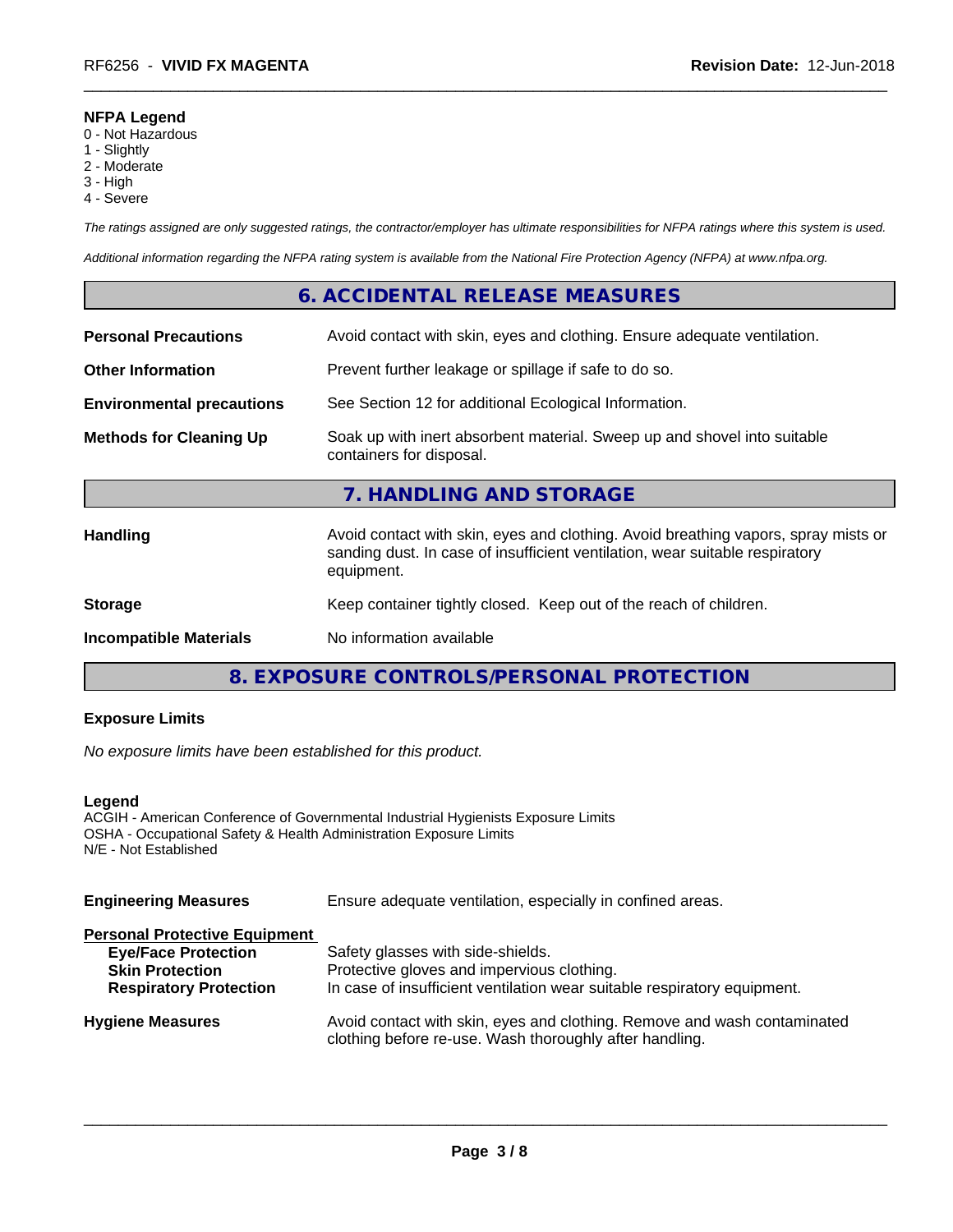## **9. PHYSICAL AND CHEMICAL PROPERTIES**

**Appearance** liquid **Odor** little or no odor **Odor Threshold** No information available **Density (lbs/gal)** 8.9 - 9.3 **Specific Gravity** 1.06 - 1.11 **pH** No information available **Viscosity (cps)** No information available Notice 1, 1999 **Solubility(ies)** No information available **Water solubility Water solubility Water solubility Water solubility Water solubility Water solution Evaporation Rate No information available No information available Vapor pressure @20 °C (kPa)** No information available **Vapor density Vapor density No information available Wt. % Solids 40 - 50<br>
<b>Vol. % Solids** 45 - 45 **Vol. % Solids** 35 - 45 **Wt. % Volatiles Vol. % Volatiles** 55 - 65 **VOC Regulatory Limit (g/L)** < 100 **Boiling Point (°F)** 212 **Boiling Point (°C)** 100 **Freezing Point (°F)** 32 **Freezing Point (°C)**<br> **Flash Point (°F)**<br> **Flash Point (°F)**<br> **Point (°F) Flash Point (°F)**<br> **Flash Point (°C)**<br> **Flash Point (°C)**<br> **C Flash Point (°C) Method** Not applicable<br> **Flammability (solid, gas)** Not applicable Not applicable **Flammability (solid, gas)**<br> **Upper flammability limit:**<br>
Upper flammability limit: **Upper flammability limit: Lower flammability limit:**<br> **Autoignition Temperature (°F)** Not applicable Not applicable **Autoignition Temperature (°F)**<br> **Autoignition Temperature (°C)** No information available **Autoignition Temperature (°C) Decomposition Temperature (°F)**<br> **Decomposition Temperature (°C)** No information available **Decomposition Temperature (°C)**<br>Partition coefficient

**No information available** 

## **10. STABILITY AND REACTIVITY**

| <b>Reactivity</b>                         | Not Applicable                           |
|-------------------------------------------|------------------------------------------|
| <b>Chemical Stability</b>                 | Stable under normal conditions.          |
| <b>Conditions to avoid</b>                | Prevent from freezing.                   |
| <b>Incompatible Materials</b>             | No materials to be especially mentioned. |
| <b>Hazardous Decomposition Products</b>   | None under normal use.                   |
| <b>Possibility of hazardous reactions</b> | None under normal conditions of use.     |

# **11. TOXICOLOGICAL INFORMATION**

**Product Information**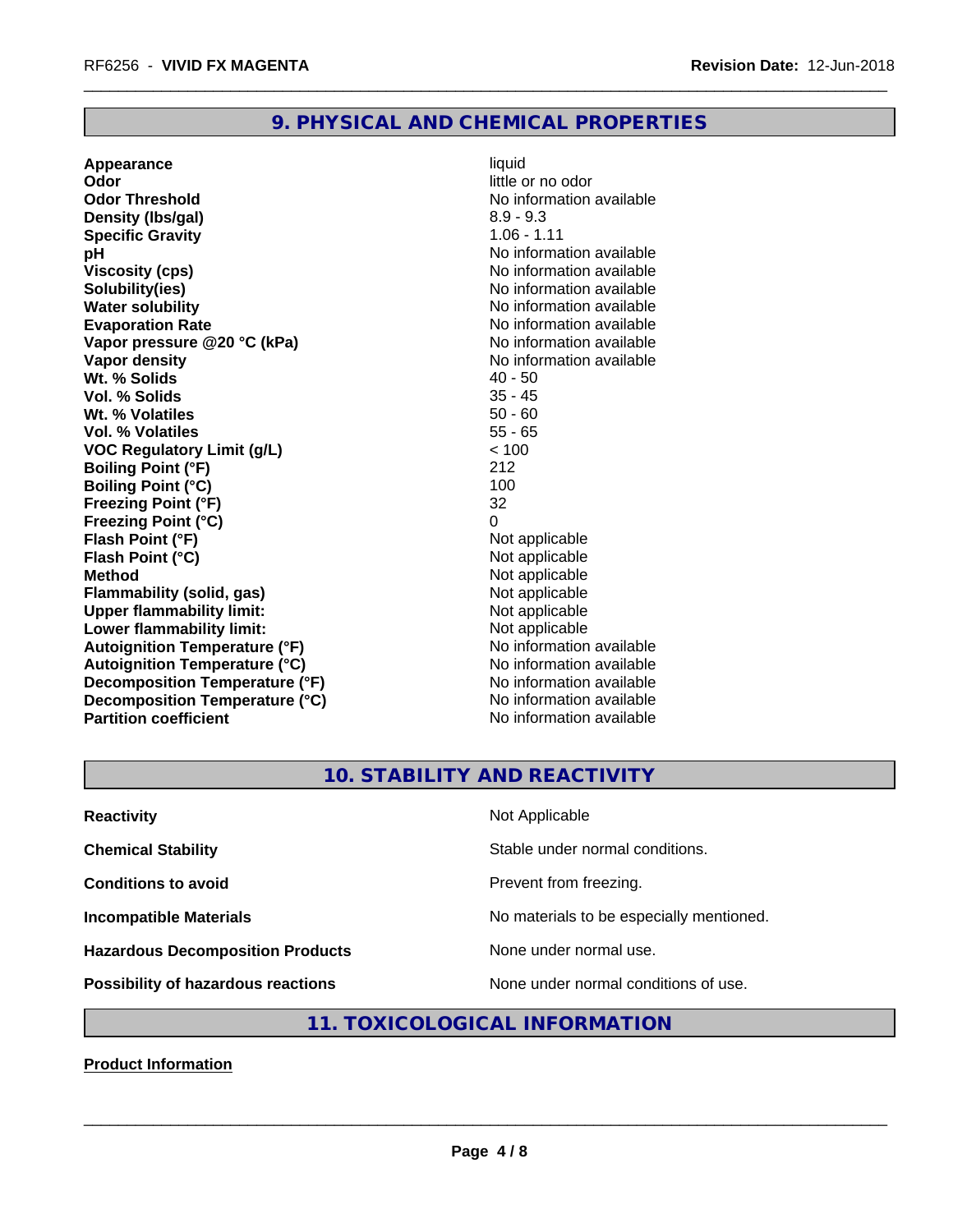| Information on likely routes of exposure                                                                                                                                                                        |                                                                                                                                                                                                                                                                                                            |
|-----------------------------------------------------------------------------------------------------------------------------------------------------------------------------------------------------------------|------------------------------------------------------------------------------------------------------------------------------------------------------------------------------------------------------------------------------------------------------------------------------------------------------------|
| <b>Principal Routes of Exposure</b>                                                                                                                                                                             | Eye contact, skin contact and inhalation.                                                                                                                                                                                                                                                                  |
| <b>Acute Toxicity</b>                                                                                                                                                                                           |                                                                                                                                                                                                                                                                                                            |
| <b>Product Information</b>                                                                                                                                                                                      | No information available                                                                                                                                                                                                                                                                                   |
|                                                                                                                                                                                                                 | Symptoms related to the physical, chemical and toxicological characteristics                                                                                                                                                                                                                               |
| <b>Symptoms</b>                                                                                                                                                                                                 | No information available                                                                                                                                                                                                                                                                                   |
|                                                                                                                                                                                                                 | Delayed and immediate effects as well as chronic effects from short and long-term exposure                                                                                                                                                                                                                 |
| Eye contact<br><b>Skin contact</b>                                                                                                                                                                              | May cause slight irritation.<br>Substance may cause slight skin irritation. Prolonged or repeated contact may dry<br>skin and cause irritation.                                                                                                                                                            |
| <b>Inhalation</b><br>Ingestion<br><b>Sensitization</b><br><b>Neurological Effects</b><br><b>Mutagenic Effects</b><br><b>Reproductive Effects</b><br><b>Developmental Effects</b><br><b>Target organ effects</b> | May cause irritation of respiratory tract.<br>Ingestion may cause gastrointestinal irritation, nausea, vomiting and diarrhea.<br>No information available<br>No information available.<br>No information available.<br>No information available.<br>No information available.<br>No information available. |
| <b>STOT - single exposure</b><br><b>STOT - repeated exposure</b><br>Other adverse effects<br><b>Aspiration Hazard</b>                                                                                           | No information available.<br>No information available.<br>No information available.<br>No information available                                                                                                                                                                                            |

**Numerical measures of toxicity**

**The following values are calculated based on chapter 3.1 of the GHS document**

| ATEmix (oral)          | 85925 mg/kg   |
|------------------------|---------------|
| <b>ATEmix (dermal)</b> | 1474864 mg/kg |

#### **Component Information**

#### **Carcinogenicity**

*There are no known carcinogenic chemicals in this product above reportable levels.*

#### **Legend**

IARC - International Agency for Research on Cancer NTP - National Toxicity Program OSHA - Occupational Safety & Health Administration

**12. ECOLOGICAL INFORMATION**

### **Ecotoxicity Effects**

The environmental impact of this product has not been fully investigated.

## **Product Information**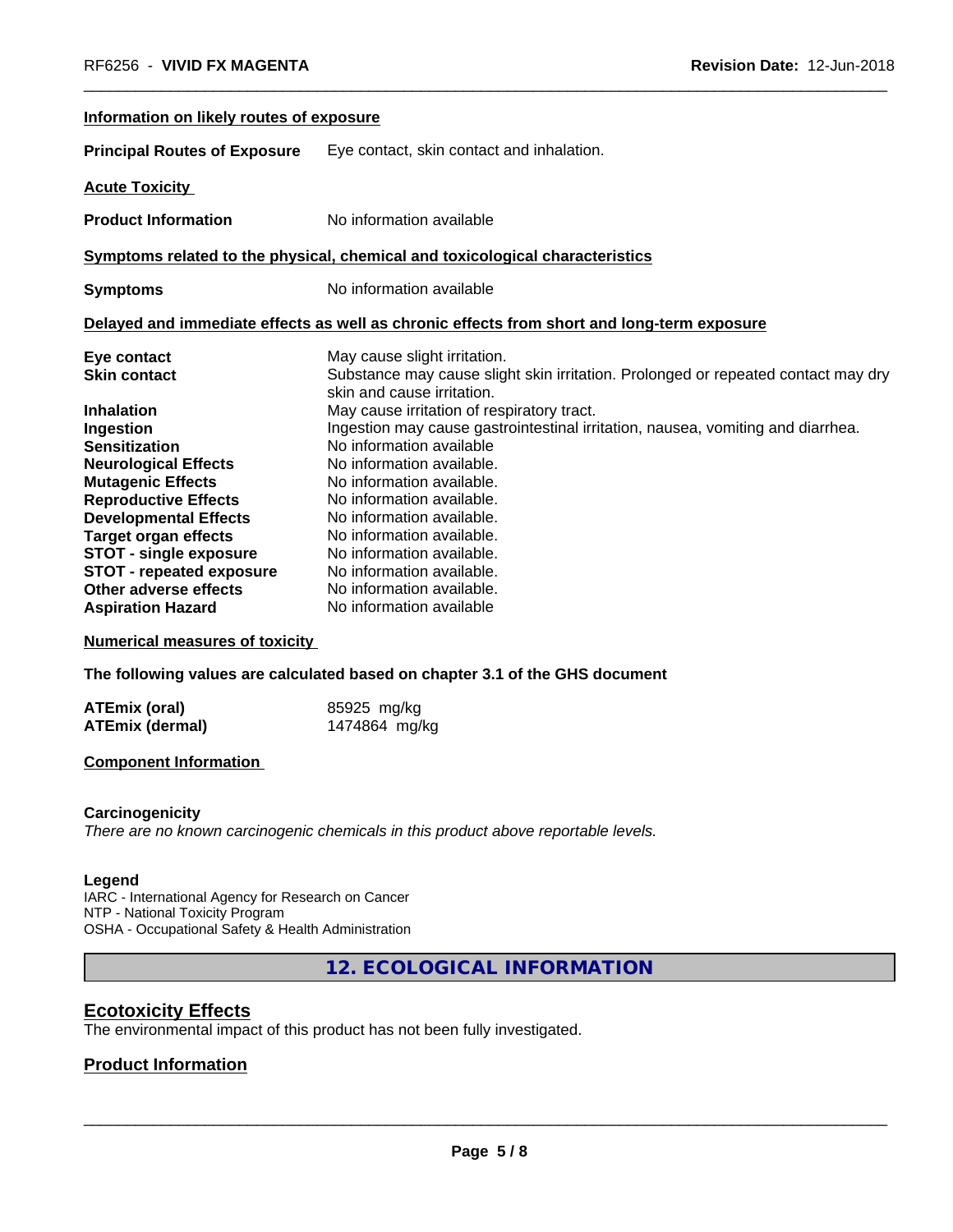# **Acute Toxicity to Fish**

No information available

#### **Acute Toxicity to Aquatic Invertebrates** No information available

# **Acute Toxicity to Aquatic Plants**

No information available

#### **Persistence / Degradability**

No information available.

#### **Bioaccumulation**

No information available.

#### **Mobility in Environmental Media**

No information available.

#### **Ozone**

No information available

### **Component Information**

## **Acute Toxicity to Fish**

No information available

### **Acute Toxicity to Aquatic Invertebrates**

No information available

#### **Acute Toxicity to Aquatic Plants**

No information available

|                                  | 13. DISPOSAL CONSIDERATIONS                                                                                                                                                                                               |  |
|----------------------------------|---------------------------------------------------------------------------------------------------------------------------------------------------------------------------------------------------------------------------|--|
| <b>Waste Disposal Method</b>     | Dispose of in accordance with federal, state, and local regulations. Local<br>requirements may vary, consult your sanitation department or state-designated<br>environmental protection agency for more disposal options. |  |
|                                  | 14. TRANSPORT INFORMATION                                                                                                                                                                                                 |  |
| <b>DOT</b>                       | Not regulated                                                                                                                                                                                                             |  |
| <b>ICAO/IATA</b>                 | Not regulated                                                                                                                                                                                                             |  |
| <b>IMDG/IMO</b>                  | Not regulated                                                                                                                                                                                                             |  |
|                                  | <b>15. REGULATORY INFORMATION</b>                                                                                                                                                                                         |  |
| <b>International Inventories</b> |                                                                                                                                                                                                                           |  |
| <b>TSCA: United States</b>       | Yes - All components are listed or exempt.                                                                                                                                                                                |  |
|                                  |                                                                                                                                                                                                                           |  |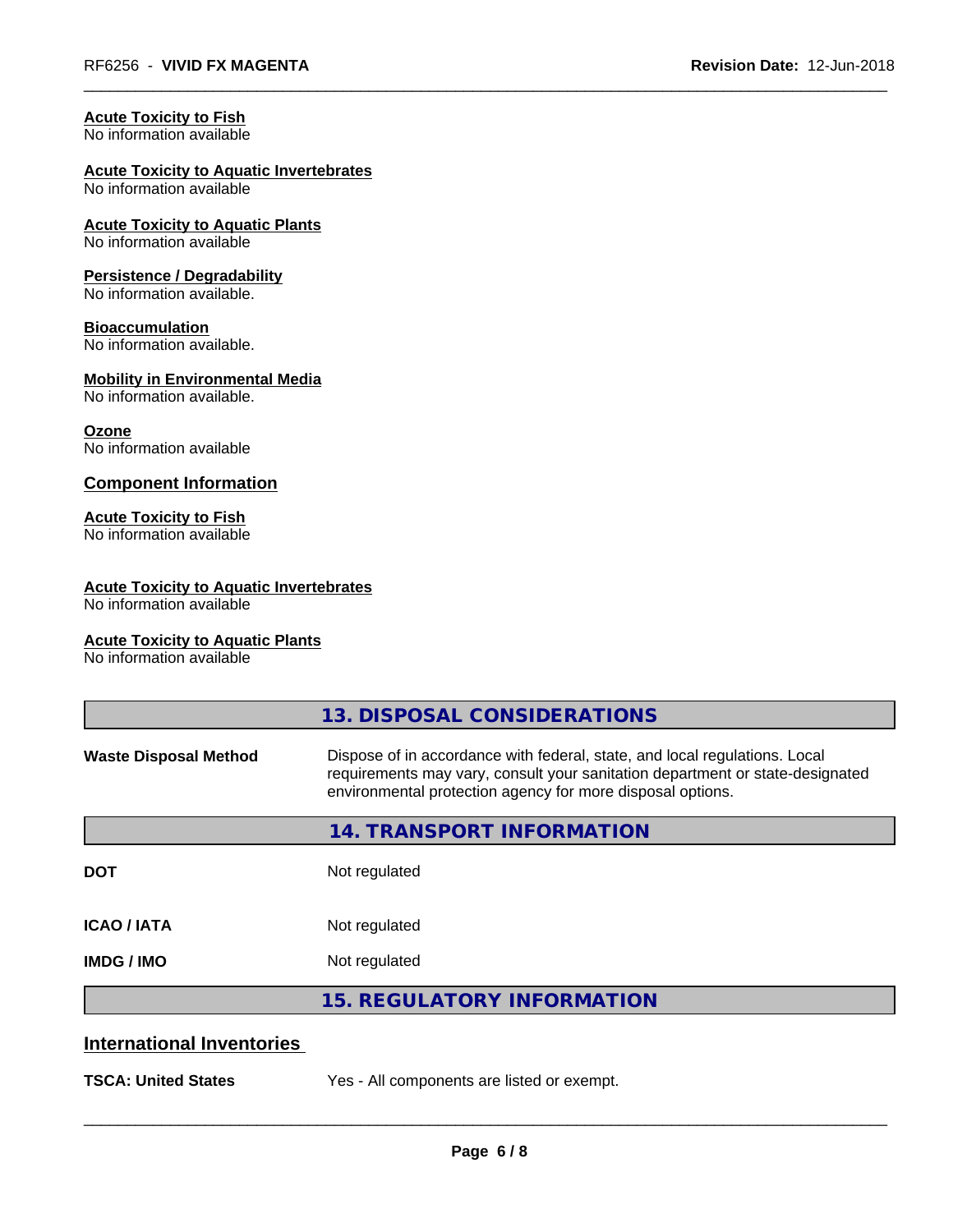**DSL: Canada** Yes - All components are listed or exempt.

## **Federal Regulations**

#### **SARA 311/312 hazardous categorization**

| Acute health hazard               | N٥ |
|-----------------------------------|----|
| Chronic Health Hazard             | Nο |
| Fire hazard                       | Nο |
| Sudden release of pressure hazard | Nο |
| Reactive Hazard                   | N٥ |

#### **SARA 313**

Section 313 of Title III of the Superfund Amendments and Reauthorization Act of 1986 (SARA). This product contains a chemical or chemicals which are subject to the reporting requirements of the Act and Title 40 of the Code of Federal Regulations, Part 372:

*None*

**Clean Air Act,Section 112 Hazardous Air Pollutants (HAPs) (see 40 CFR 61)**

This product contains the following HAPs:

*None*

## **US State Regulations**

#### **California Proposition 65**

**AVIMARNING:** Cancer and Reproductive Harm– www.P65warnings.ca.gov

#### **State Right-to-Know**

| Chemical<br>-----<br>name | Mas:<br>⊶Jaulluj <del>c</del> uj | Jersev<br><b>Nev</b> | <b>sylvania</b> |
|---------------------------|----------------------------------|----------------------|-----------------|
| alvcol<br>⊵ro∟<br>oviene  |                                  |                      |                 |

**Legend**

X - Listed

# **16. OTHER INFORMATION**

**HMIS** - **Health:** 1 **Flammability:** 0 **Reactivity:** 0 **PPE:** -

#### **HMIS Legend**

- 0 Minimal Hazard
- 1 Slight Hazard
- 2 Moderate Hazard
- 3 Serious Hazard
- 4 Severe Hazard
- \* Chronic Hazard
- X Consult your supervisor or S.O.P. for "Special" handling instructions.

*Note: The PPE rating has intentionally been left blank. Choose appropriate PPE that will protect employees from the hazards the material will present under the actual normal conditions of use.*